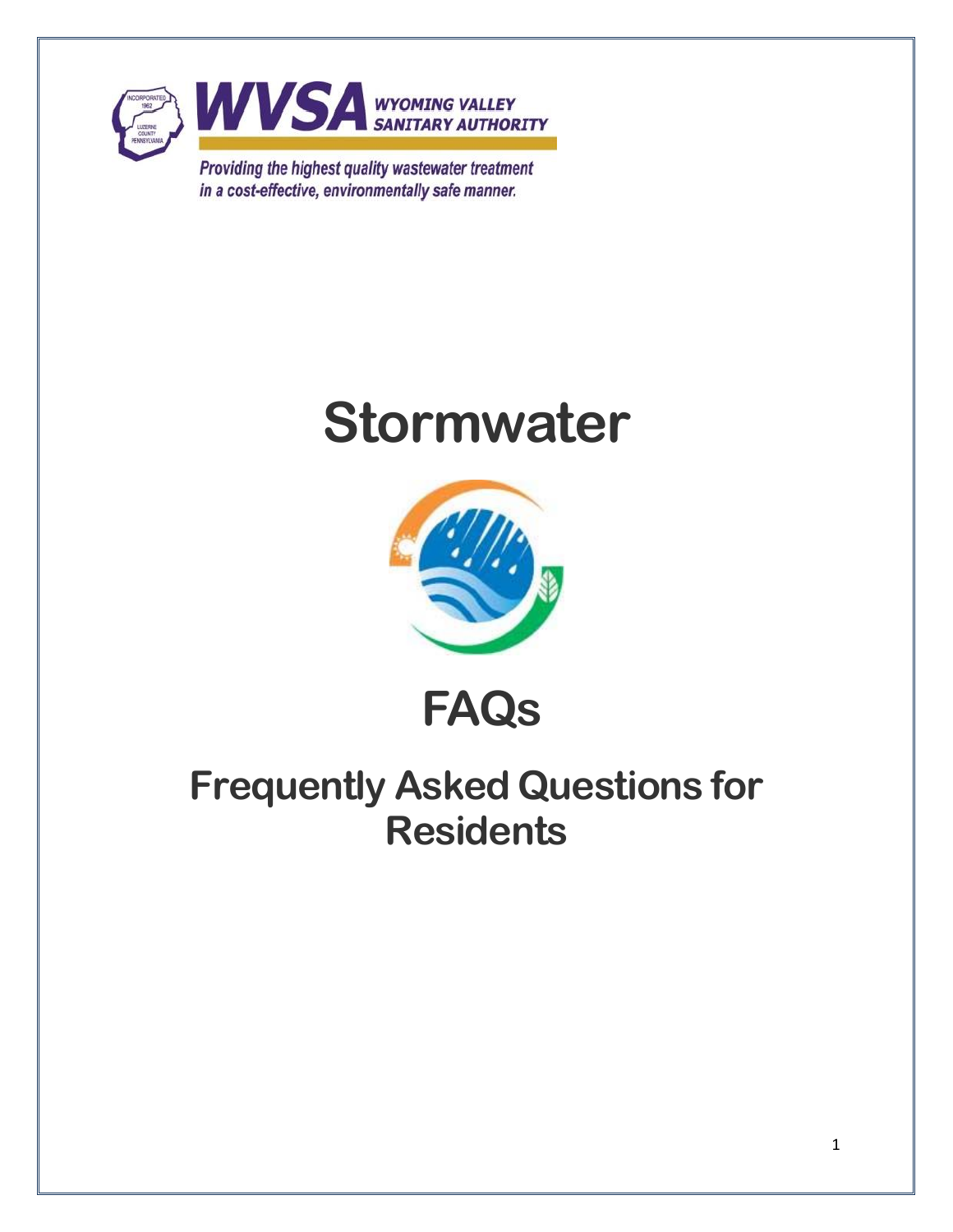# **What is a stormwater fee and why do I have one?**

Stormwater fees are one way municipalities can choose to raise funds to perform stormwater management required by the federal government. Cities can levy fees based on a variety of standards, but one of the most common methods is to base them on the amount of **impervious surfaces (surfaces like concrete and roofs, where water can't seep into the ground)** on a property. In these cases, property owners with more impervious surfaces pay more than those with less impervious surfaces. In some cities, taking steps to reduce the amount of impervious surfaces – by installing a green roof, permeable paving or cisterns that collect stormwater runoff – can reduce the fee applied to a specific property.

# **What is stormwater runoff?**

Stormwater runoff is water from rain or melting snow that "runs off" across the land instead of seeping into the ground. This runoff usually flows into the nearest stream, creek, river, lake or ocean. The runoff is not treated in any way.

# **How does this benefit the average taxpayer?**

When our water is polluted, we all pay in one way or another. Damage from urban flooding can raise merchant prices and insurance rates. Sediment and pollution laden water takes more money to treat before it can be used for drinking water. Tourism and recreation businesses suffer along with residents when swimming, fishing and boating are curtailed. Shellfish become more expensive and harder to harvest when shellfish beds close. And the list goes on. Because everyone plays a role in creating the pollution in stormwater runoff, we all have a role in cleaning it up

### **Why is WVSA involved?**

As regulatory requirements and the cost of compliance increase, finding ways to reduce costs through regional collaboration, sharing of resources and economies of scale becomes vital. WVSA will relieve municipalities of the time and expense relative to:

- **Pollution Reduction Planning**
- **BMP** implementation, operation & maintenance
- System mapping
- **Impervious area development**
- **Pollution Control Measure requirements**
- **No. Various Minimum Control Measures**

The use of WVSA as the regional stormwater authority allows the municipalities to garner efficiencies in the use of a trained staff, equipment and knowledge of how to operate and manage a regional authority. WVSA has a working relationship with the municipalities, DEP, state legislators and have a proven track record for meeting permit limits and implementing large scale capital improvements driven by regulatory requirements.

### **Why is paying a stormwater fee more equitable than property tax?**

A stormwater fee based upon impervious area is more equitable because properties that create more stormwater runoff pay more and properties that create less stormwater runoff pay less. Empirical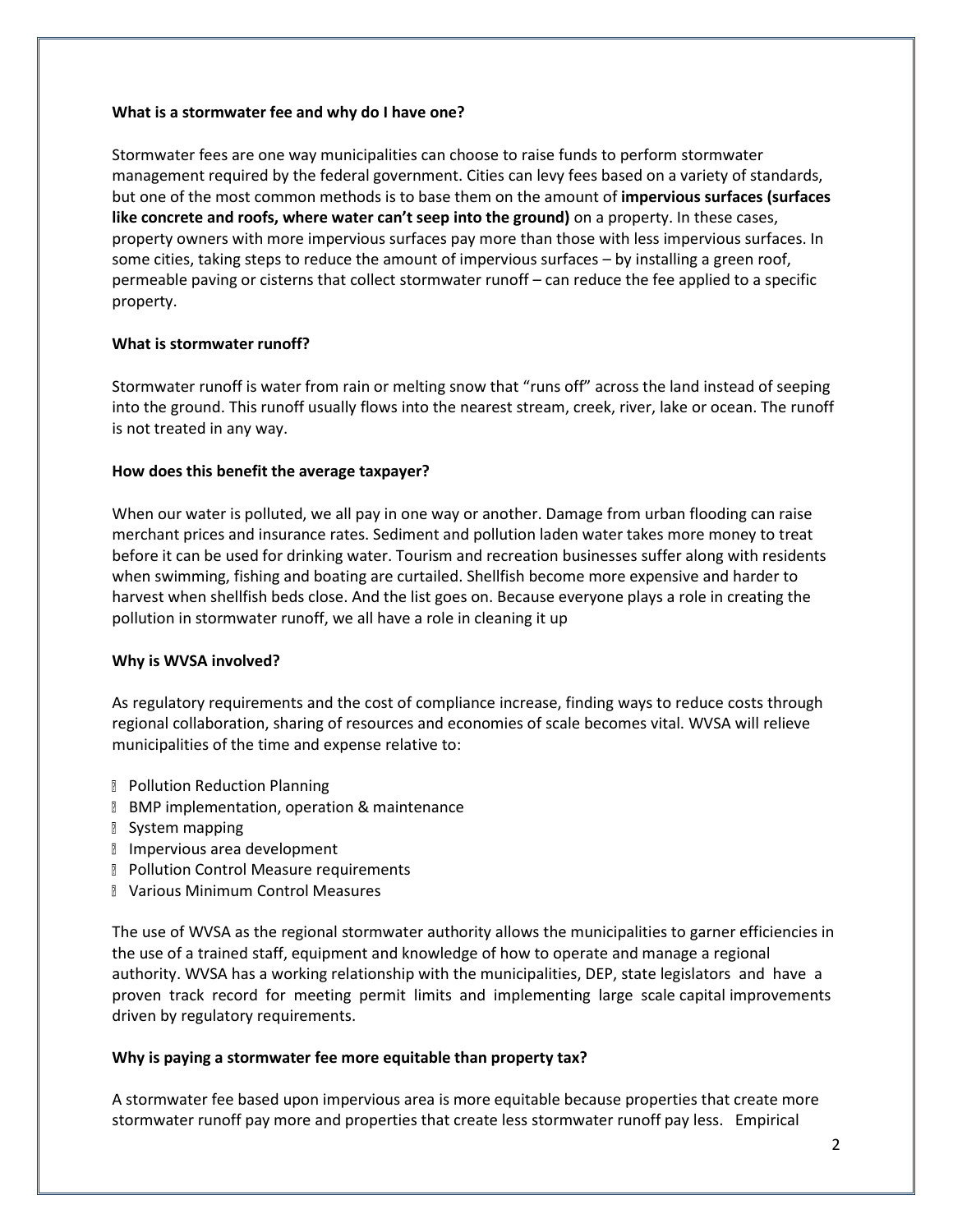studies show impervious area provides the best correlation to the quantity or quality of runoff leaving a property; as opposed to assessed property value. In addition, all developed properties contribute stormwater runoff and should pay the stormwater fee; however, some properties are exempt from taxes. The general result is an additional savings to residential property owners of roughly 55% - 75% in paying for stormwater management through a fee as opposed to a tax.

# **How will stormwater fees be set?**

The fee will be based on the amount of impervious surface on a property (rooftops, parking lots, driveways, etc.) that inhibits infiltration of rainfall into the soil. Single family residential properties will likely be billed a tiered flat rate, while non-residential properties are billed based on the actual amount of impervious surface on their property.

# **What is polluted runoff?**

Water from rain and melting snow either seeps into the ground or "runs off" to lower areas, making its way into streams, lakes and other water bodies. On its way, runoff water can pick up and carry many substances that pollute water.

Some - like pesticides, fertilizers, oil and soap – are harmful in any quantity. Others – like sediment from construction, bare soil, or agricultural land, or pet waste, grass clippings and leaves – can harm creeks, rivers and lakes in sufficient quantities.

In addition to rain and snowmelt, various human activities like watering, car washing, and malfunctioning septic tank can also put water onto the land surface. Here, it can also create runoff that carries pollutants to creeks, rivers and lakes.

Polluted runoff generally happens anywhere people use or alter the land. For example, in developed areas, none of the water that falls on hard surfaces like roofs, driveways, parking lots or roads can seep into the ground. These impervious surfaces create large amounts of runoff that picks up pollutants. The runoff flows from gutters and storm drains to streams. Runoff not only pollutes' but erodes streambanks. The mix of pollution and eroded dirt muddies the water and causes problems downstream.

# **What causes polluted stormwater runoff?**

Polluted stormwater runoff generally happens anywhere people use or alter the land. People going about their daily lives are the number one source of stormwater pollutants. Most people are unaware of how they impact water quality. Some common examples include over fertilizing lawns, excessive pesticide use, not picking up pet waste, using salt or fertilizer to de-ice driveways, letting oil drip out of their vehicles and littering. Developed areas in general, with their increased runoff, concentrated numbers of people and animals, construction and other activities, are a major contributor to NPS pollution, as are agricultural activities. Other contributors include forest harvesting activities, roadways, and malfunctioning septic systems.

# **Why do we need to manage stormwater and polluted runoff?**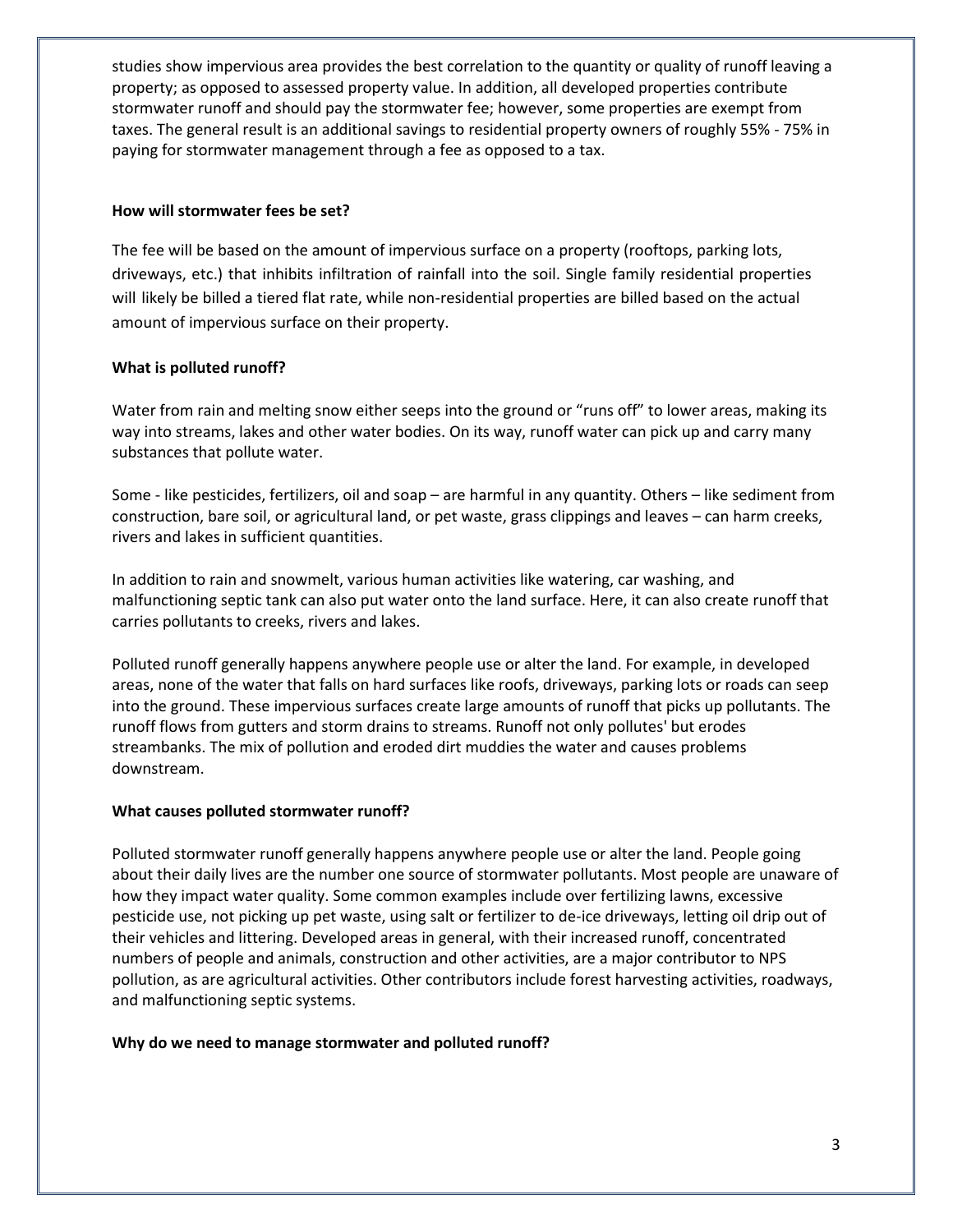Polluted water creates numerous costs to the public and to wildlife. As the saying goes, "we all live downstream." Communities that use surface water for their drinking supply must pay much more to clean up polluted water than clean water.

Polluted water hurts the wildlife in creeks, streams, rivers and lakes. Dirt from erosion, also called sediment, covers up fish habitats and fertilizers can cause too much algae to grow, which also hurts wildlife by using up the oxygen they need to survive. Soaps hurt fish gills and fish skin, and other chemicals damage plants and animals when they enter the water.

The quantity of stormwater is also a problem. When stormwater falls on hard surfaces like roads, roofs, driveways and parking lots, it cannot seep into the ground, so it runs off to lower areas. To give you an idea of the difference a hard surface makes, consider the difference between one inch of rain falling onto a meadow and a parking lot. The parking lot sheds 16 times the amount of water that a meadow does!

Because more water runs off hard surfaces, developed areas can experience local flooding. The high volume of water also causes streams banks to erode and washes the wildlife that lives there downstream.

# **How are stormwater and runoff "managed"?**

"Best management practices" is a term used to describe different ways to keep pollutants out of runoff and to slow down high volumes of runoff.

Preventing pollution from entering water is much more affordable than cleaning polluted water! Educating state residents about how to prevent pollution from entering waterways is one best management practice. Laws that require people and businesses involved in earth disturbing activities - like construction and agriculture -- to take steps to prevent erosion are another way to prevent stormwater pollution. There are also laws about litter, cleaning up after pets and dumping oil or other substances into storm drains.

Education and laws are just two best management practice examples. Some BMPs are constructed to protect a certain area. Some are designed to slow down stormwater, others help reduce the pollutants already in it – there are also BMPs that do both of these things.

Detention ponds, built to temporarily hold water so it seeps away slowly, fill up quickly after a rainstorm and allow solids like sediment and litter to settle at the pond bottom. Then, they release the water slowly. These ponds are one constructed BMP example. Green roofs, storm drain grates, filter strips, sediment fences and permeable paving are other examples.

# **If it only affects streams and creeks, why should I care?**

Streams and creeks feed into rivers, lakes and the ocean. We all drink water, so we are all affected when our water is polluted. When water treatment costs rise, the price of drinking water goes up. If you like to fish, swim or boat, you may have heard or been affected by advisories warning you not to swim, fish or boat in a certain area because of unhealthy water or too much algae. Shellfish like clams and oysters cannot be harvested from polluted waters, so anyone that enjoys these foods or makes a living from the shellfish industry is affected. Money made from tourism and water recreation can also be impacted, as are businesses and home flooded by stormwater runoff. When we pollute our water, everyone is affected!